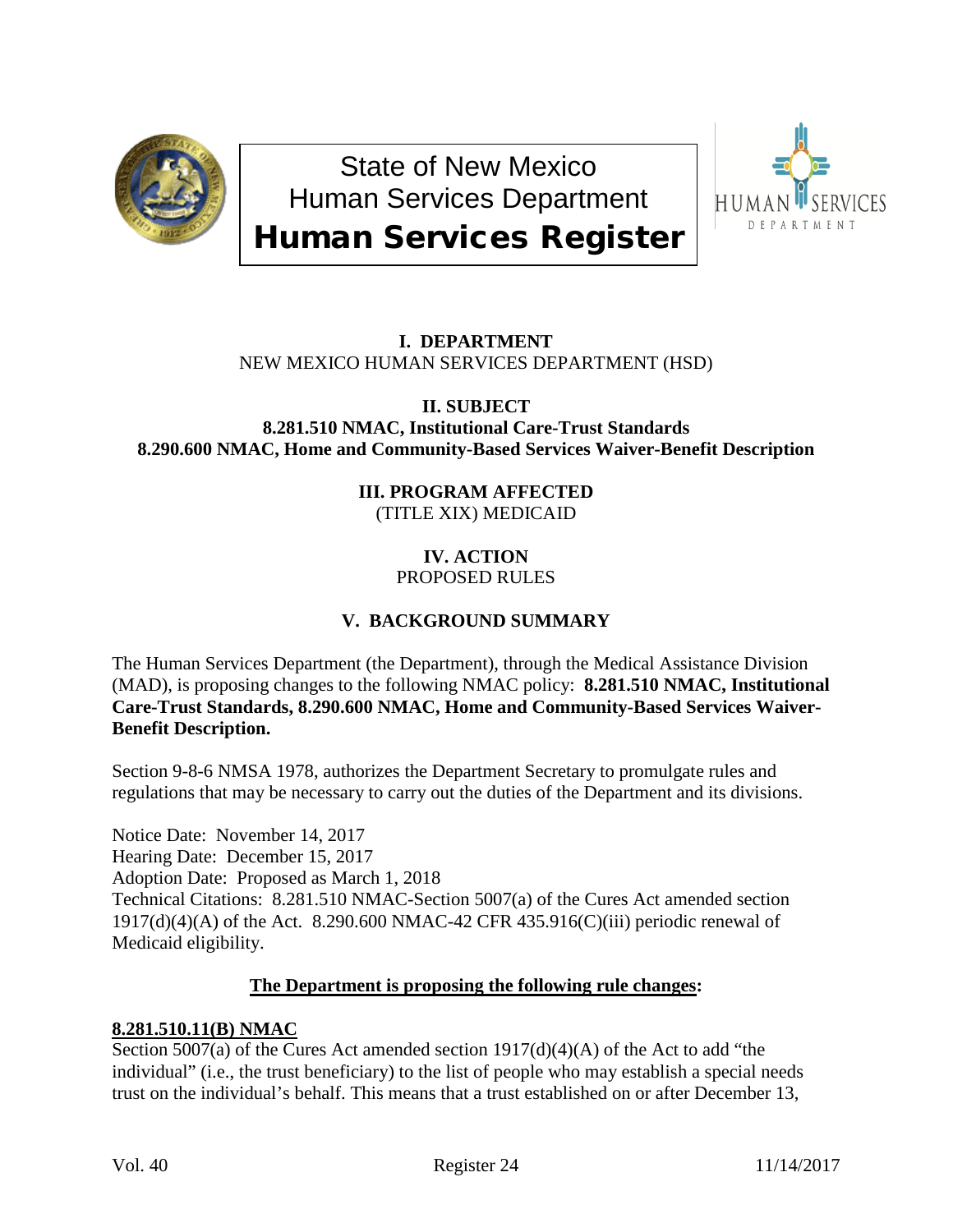2016 by an individual with a disability under age 65 for his or her own benefit can qualify as a special needs trust, conferring the same benefits as a special needs trust set up by a parent, grandparent, legal guardian or court. The prior requirement that a third party establish a special needs trust, which is not imposed on the other section 1917(d)(4) trusts, was identified as a barrier to maximizing the independence of people with disabilities. Section 5007(a) of the Cures Act addressed this for special needs trusts established on or after the date of the law's enactment on December 13, 2016. The Department is revising trust rules to add the individual to the list of people who may establish a special needs trust on or after December 13, 2016.

## **8.290.600.10 NMAC**

The Department is updating outdated language by removing the reference to the MAD 381 form and adding the HSD 100 application. Additional outdated language was deleted regarding case managers completing the application or being a designated representative.

#### **8.290.600.12 NMAC**

The Department is extending the 90 day reconsideration period allowed at 42 CFR 435.916(C)(iii) to the Home and Community-Based Services Waiver Medicaid categories of eligibility. The new language allows the Department to reconsider in a timely manner the waiver eligibility of an individual who is terminated for failure to submit the renewal form or necessary information, if the individual subsequently submits the renewal form within 90 days after the date of termination without requiring a new application.

### **VI. REGULATIONS**

These proposed rules will be contained in 8.281.500 NMAC and 8.290.600 NMAC. The register and proposed rule language are available on the HSD website at:<http://www.hsd.state.nm.us/LookingForInformation/registers.aspx> and [http://www.hsd.state.nm.us/public-notices-proposed-rule-and-waiver-changes-and](http://www.hsd.state.nm.us/public-notices-proposed-rule-and-waiver-changes-and-opportunities-to-comment.aspx)[opportunities-to-comment.aspx.](http://www.hsd.state.nm.us/public-notices-proposed-rule-and-waiver-changes-and-opportunities-to-comment.aspx) If you do not have internet access, a copy of the proposed register and rule may be requested by contacting MAD at 505-827-6252.

#### **VII. EFFECTIVE DATE**

The Department proposes to implement this rule effective March 1, 2018

#### **VIII. PUBLIC HEARING**

A public hearing to receive testimony on this proposed rule will be held in Hearing Room 1, Toney Anaya Building, 2550 Cerrillos Road, Santa Fe, New Mexico on December 15, 2017 from 10 a.m. to 11 a.m., Mountain Standard Time (MST).

If you are a person with a disability and you require this information in an alternative format or require a special accommodation to participate in the public hearing, please contact MAD in Santa Fe at 505-827-6252. The Department requests at least 10 working days advance notice to provide requested alternative formats and special accommodations.